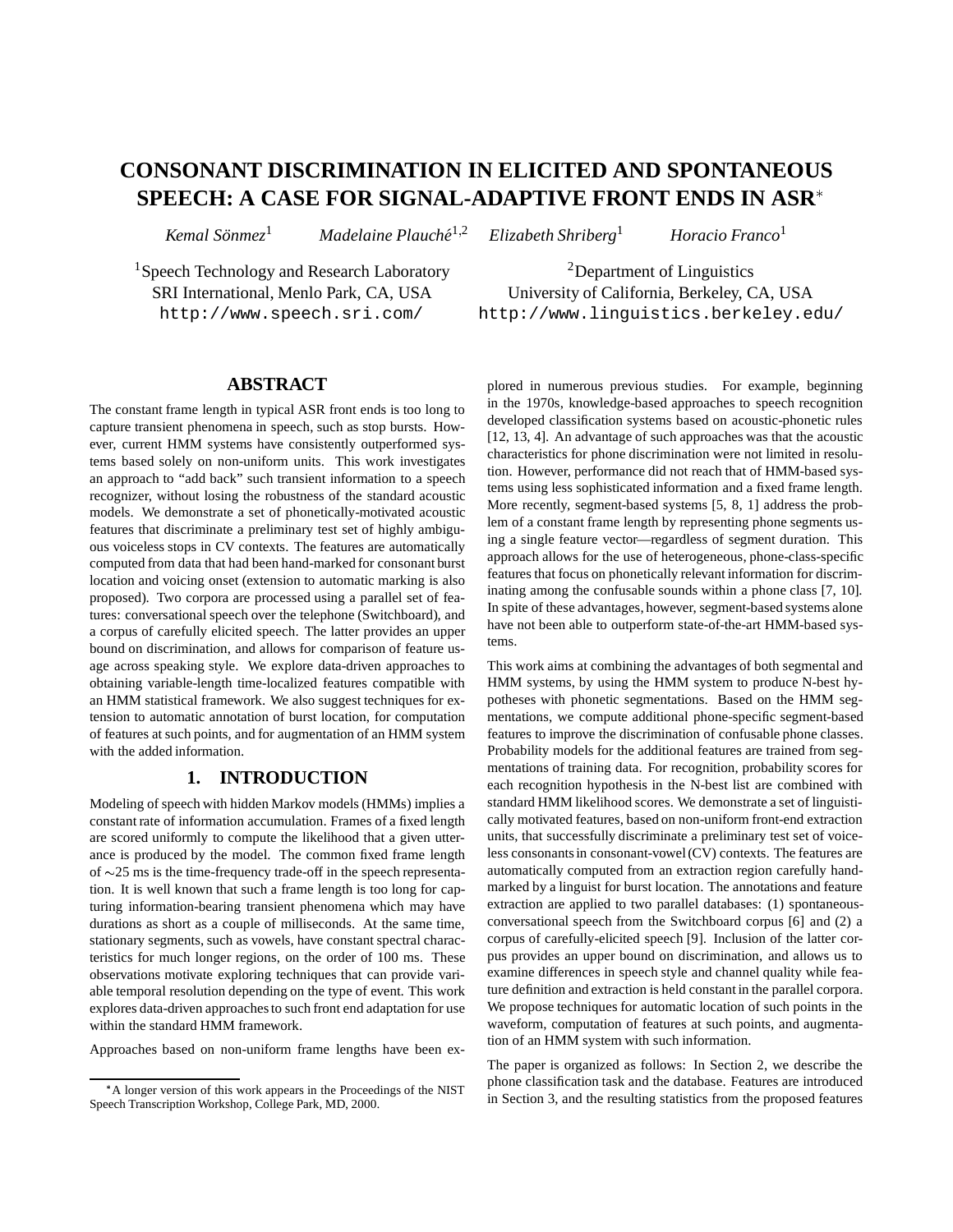on the elicited and spontaneous speech databases are detailed in Section 4. Section 5 describes the decision tree classification of the stops in vocalic contexts via the set of proposed features. Finally, the approaches are discussed from the perspective of automatic speech recognition in Section 6.

# **2. TASK AND DATABASE**

As a first, tractable task in this work, we chose the classification of voiceless unaspirated stops  $(\frac{p}{, t}$ ,  $\frac{dt}{, t}$  and  $\frac{dk}{, t}$  in a CV context. We also included /ch/ for comparison purposes. Acoustic information relevant to the identification of stops resides in formant transitions, duration of closure and release of the stop burst, and also in more transient phenomena such as the shape of the spectrum at the burst and the presence or absence of multiple bursts [11]. In certain vocalic contexts, for example, preceding the high front vowel, /i/, long term cues may be neutralized, resulting in a dependenceon the transient phenomena for the identification of stops, and a corresponding increase in confusion rates for both humans and machines [9]. The set of voiceless stops in CV tokens presents a challenge to automatic processing approaches that average transient information of stops over many frames, and thus proves to be a good starting point for localized feature modeling.

### **3. FEATURES OF A CV TOKEN**

For the purposes of this cross-corpus study, we considered the following subset of acoustic features known to be important cues in the identification of stop place [11]: (1) voice onset time (VOT), (2) multiplicity of bursts, and (3) gross shape of burst spectrum. VOT is the duration of time the vocal cords take to begin periodic vibration after the release of a consonant. The predicted order of VOT averages, derived from their articulation and manner, for voiceless stops and the affricate /ch/ are: /p/, /t/, /k/, /ch/.

Figure 1 shows the distribution of VOT and multiplicity of bursts for elicited and spontaneous speech. The bar graphs represent values averaged over all speakers and all vocalic contexts. VOT, as predicted, is a strong function of stop identity for both elicited and spontaneous speech. Multiplicity of bursts, however, serves as a useful discriminant only for the elicited database, as the articulation of stops in spontaneous speech may have a faster release overall, and thus velar stops may be less prone to the phenomena of multiple bursts.

The constriction of the articulation of a voiceless stop and its release generate distinctive spectral characteristics at the burst that are somewhat invariant across different vocalic contexts. Stop burst spectra for labials  $(p/)$ , alveolars,  $(/t/)$ , and velars  $(/k/)$  have been described as "diffuse-falling" (majority of energy in the low frequency region), "diffuse-rising" (majority of energy in the high frequency region), and "compact" (peak of energy in the mid frequency region) [2]. Figures 2, 3 and 4 show examples of the spectrum at the burst, as well as linear and piecewise linear fits to the spectrum, for /pa/, /ta/, and /ka/, respectively. Derived features include the slopes of the linear and piecewise linear fits, the mean squared error of the fits, and the location in the frequency range of the node for the piecewise linear fit. The last feature is particularly helpful for distinguishing /t/ from /k/ bursts.



**Figure 1:** Comparison of average VOT and average number of bursts for elicited and spontaneousspeech. Values are averaged over speakers and over vocalic context.





#### **4. DECISION TREES**

In this section we describe the analysis and visualization of the proposed set of features via decision trees. For the classification problem over the set  $(|p\rangle, |t\rangle, |k\rangle, |ch\rangle)$ , we train CART-style decision trees, as in Figure 5. In Table 1, we show the classification performance of the decision tree on a test set for elicited speech. The corresponding performance summary on spontaneous speech is given in Table 2. The classification accuracies are around 84%.

We also rank and compare the usage of the features shown here as well as formant transition information across elicited and sponta-



**Figure 3:** Spectrum, linear, and piecewise linear fits for /ta/. The "diffuse-rising" shape of the spectrum is captured by the positive slope of the linear fits. Note that the node lies above 4000 Hz.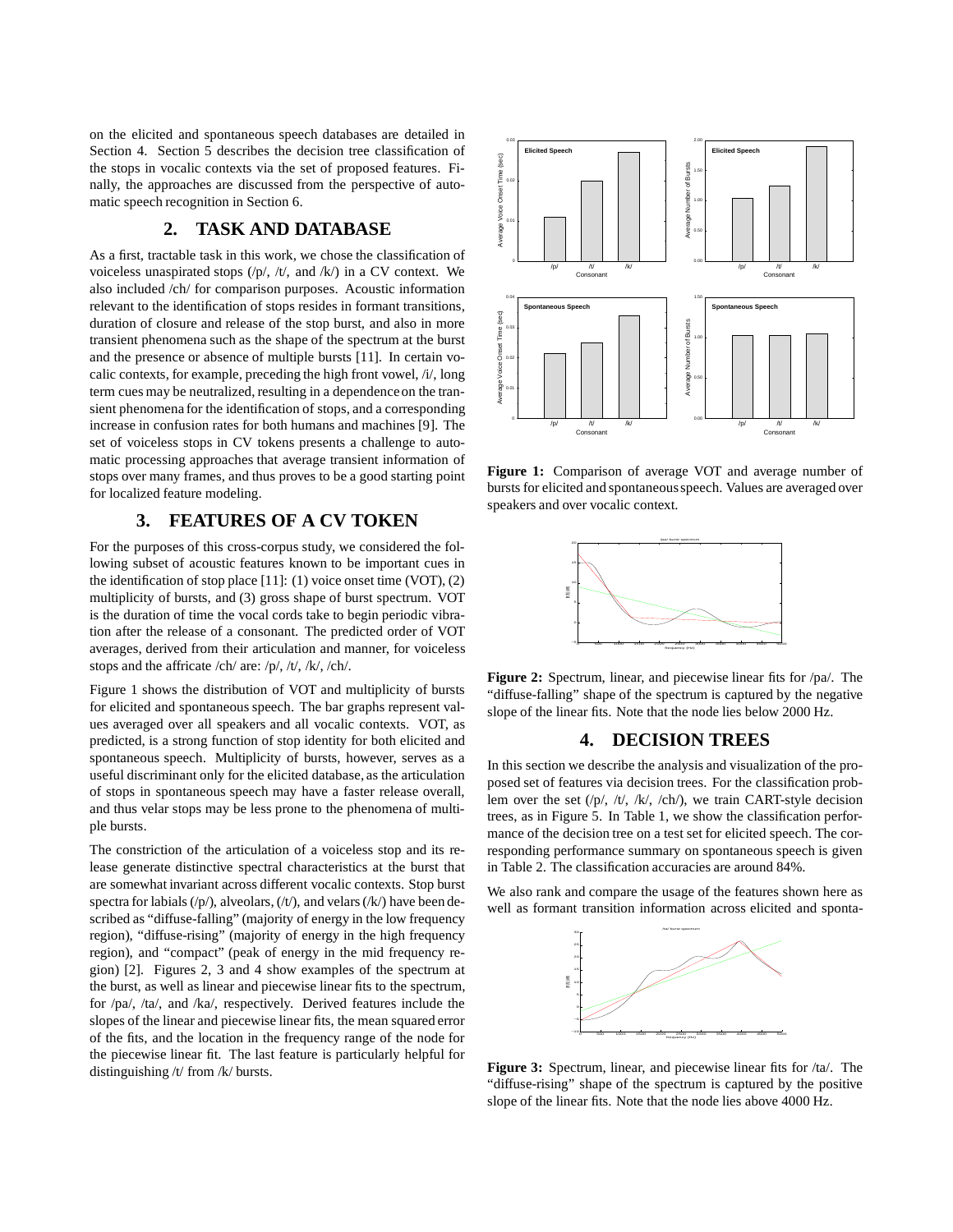

**Figure 4:** Spectrum, linear, and piecewise linear fits for /ka/. The prominent peak of the spectrum is captured by a high mean squared error of the linear fit and by the mid-frequency location (2000–4000 Hz) of the fitted node.

Elicited speech database, accuracy = 84.11% (905/1076)

|    | D   |     |     | CН  | <b>TOTAL</b> | <b>CORR</b> |
|----|-----|-----|-----|-----|--------------|-------------|
| P  | 243 | 16  |     |     | 269          | 243         |
| т  | 37  | 180 | 49  |     | 269          | 180         |
| K  | 12  | 37  | 213 |     | 269          | 213         |
| CН |     |     |     | 269 | 269          | 269         |

**Table 1:** Decision tree classification of stops in vocalic contexts for elicited speech.

neous databases. Table 3 shows the frequency of usage of features in tree classification. VOT is the most prominent feature on both elicited and spontaneous databases. The tree in Figure 5 shows that VOT is especially helpful in classifying /ch/ and /p/. Burst multiplicity, as previously mentioned, is only useful in the elicited database, where it is used to classify velars from other stops. The tree also contains information on formant transitions into the following vowel, which is found to be useful in both databases; here it picks out labials (which have characteristically low formant onsets at the release of the burst) from other stops. The node frequency of the piecewise linear fit is also a consistently used feature in both the elicited and spontaneous databases; here it functions to distinguish velars from alveolars.

# **5. ASR PERSPECTIVE**

We have shown that hand-labeled acoustic events, some of which are temporally localized, provide features with rich information content for the classification of easily confused phones. Here, we discuss the issues in extending such an approach to ASR systems. The focus is on automatic location of information-bearing points in the waveform and statistical extraction of localized features. Another fundamental question is the determination of the best way to augment or modify current HMM systems to use such information.

Spontaneous speech, accuracy  $= 83.57\%$  (234/280)

| $\beta$ b pointaneous speech, accuracy $-$ 05.51 % (25+/2007) |    |    |    |           |              |             |  |
|---------------------------------------------------------------|----|----|----|-----------|--------------|-------------|--|
|                                                               |    |    |    | <b>CH</b> | <b>TOTAL</b> | <b>CORR</b> |  |
| D                                                             | 61 |    |    |           | 70           |             |  |
| т                                                             | 12 | 51 |    |           | 70           |             |  |
| K                                                             |    |    | 52 |           | 70           | 52          |  |
| CН                                                            |    |    |    | 70        | 70           | 70          |  |

**Table 2:** Decision tree classification of stops in vocalic contexts for spontaneous speech.

| Elicited speech  |       | Spontaneous speech |       |  |
|------------------|-------|--------------------|-------|--|
| feature          | usage | feature            | usage |  |
| VOT              | 0.57  | VOT                | 0.54  |  |
| f2               | 0.19  | $f_2$ slope        | 0.29  |  |
| number of bursts | 0.13  | $\mathfrak{p}_2$   | 0.12  |  |
| burst node freq  | 0.10  | burst node freq    | 0.05  |  |
| $f_2$ slope      | 0.01  | number of bursts   |       |  |

**Table 3:** Decision tree usage of features.



Figure 6: Adaptive frame length analysis by the best basis algorithm.

As an important example of the signal processing issues involved, we demonstrate automatic localization of the voicing onset.

We have made use of the best basis algorithm [3] in segmenting transient and stationary speech segments by an adaptive frame length front end. In this framework, automatic voicing onset location is carried out by temporal segmentation into varying-length frames depending on the stationarity of the underlying signal segment (Figure 6). This type of front-end processing may also be suitable for burst localization.

Finally, we discuss possible ways of augmenting an HMM system with localized features. One straightforward way of augmentation is via N-best list rescoring from alignments as shown in Figure 7. The CV context is bracketed by alignments; subsequently, the features obtained from the CV are scored and used as an additional knowledge source in rescoring of the N-best list.

#### **6. SUMMARY AND FUTURE WORK**

This work has explored data-driven approaches to temporal front end adaptation. We have carried out statistical extraction and characterization of useful time-localized features obtained from data hand-labeled for relevant events. Such work constitutes a first step toward demonstrating the discrimination power of localized features on a classification task, for both careful and spontaneous speech. We have also discussed signal processing techniques to automate the accurate localization of information-bearing events, and possible methods of augmentation or modification of current HMM systems to use localized features as side information.

# **7. ACKNOWLEDGMENTS**

This work was funded by the Department of Defense, and by NSF-STIMULATE Grant IRI-9619921. The views herein are those of the authors and do not necessarily reflect those of the funding agencies.

#### **8. REFERENCES**

1. Bacchiani, M., and Ostendorf, M. (1998). Using automatically-